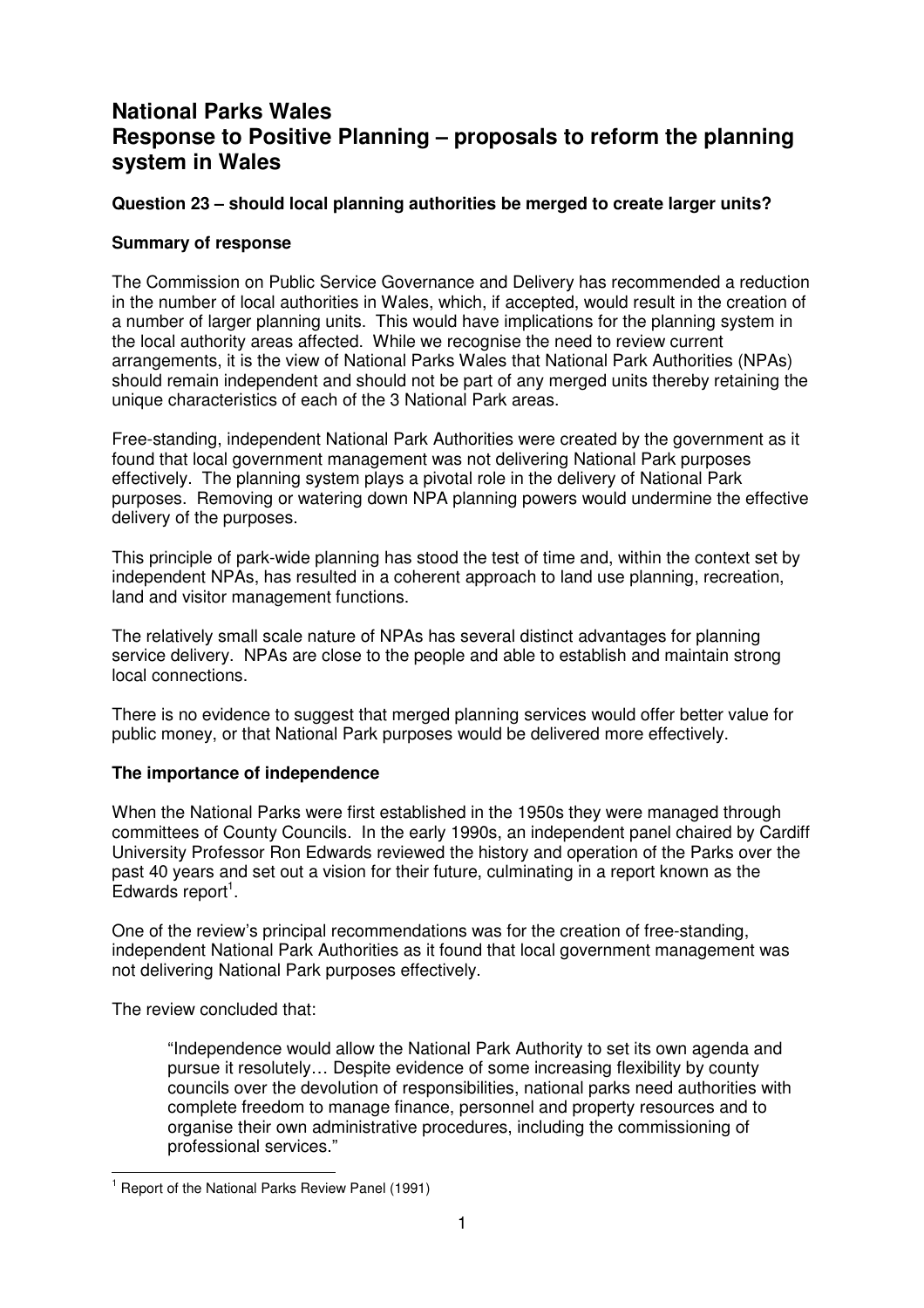The principle of and rationale for free-standing, independent authorities was subsequently accepted by the Government, which agreed that a county council, with its wider remit, would not be able to give the same focus and resources to a National Park that an NPA would.

The Government considered that independent status would have a number of advantages, including "a greater clarity of vision and self-confidence, a higher profile, freedom to manage their own affairs as well as a more undivided commitment to National Park objectives"<sup>2</sup>.

NPAs were established in Wales in 1996, following the 1995 Environment Act. Since then, they have operated independently from local government, while maintaining strong collaborative links.

The Government also recognised that for consistency of policy-making, each National Park should be considered in its entirety and that responsibility for detailed planning in these areas should rest with NPAs. To this end the 1991 Planning and Compensation Act required the production of one local plan covering the entire Park.

This principle of park-wide planning has stood the test of time and, within the context set by independent NPAs, has resulted in a coherent approach to land use planning, recreation, land and visitor management functions, with Park communities and businesses benefiting from a consistent policy framework covering the whole of the National Park whilst retaining the unique characteristics of each of the National Park areas.

#### **Welsh Government Policy Reviews on National Parks**

The Welsh Government periodically reviews National Parks and NPAs as part of its ongoing sponsorship of these bodies, so there is a historical trail of policy reviews and statements on which to draw when considering the efficacy of current management arrangements.

In 2004, the Welsh Government published the results of an independent review of the National Parks. In 2007, the Welsh Government produced a policy statement on National Parks and NPAs<sup>3</sup> which states that:

"the NPAs' role as the local planning authorities for their areas is a vitally important one, and one that fully underpins their key statutory purposes and one that contributes to the delivery of sustainable development".

The Welsh Government has recently consulted on a replacement policy statement<sup>4</sup>.

In 2012, the Planning Division of the Welsh Government commissioned a study<sup>5</sup> on the Delivery of Planning Services in Statutory Designated Landscapes in Wales (the LUC evaluation). This recognised:

"…the importance of statutory designated landscapes having their own clear identity, separate from that of the constituent local authority(s). This enables consistency in the delivery of planning functions across the statutory landscape".

 $\frac{2}{3}$  Fit for the Future, a statement by the Government on policies for National Parks (January 1992)

<sup>&</sup>lt;sup>3</sup> Policy Statement for National Parks and National Park Authorities, Welsh Government (March 2007) <u>http://wales.gov.uk/about/cabinet/cabinetstatements/2007/1321477/?lang=en</u><br><sup>4</sup> Consultation on the draft Policy Statement for Protected Landscapes in Wales, Welsh Government (June 2013)

<sup>&</sup>lt;u>http://wales.gov.uk/consultations/cultureandsport/landscape/?lang=en</u><br><sup>5</sup> Delivery of Planning Services in Statutory Designated Landscapes in Wales, prepared for Planning Division of

the Welsh Government by LUC (August 2012)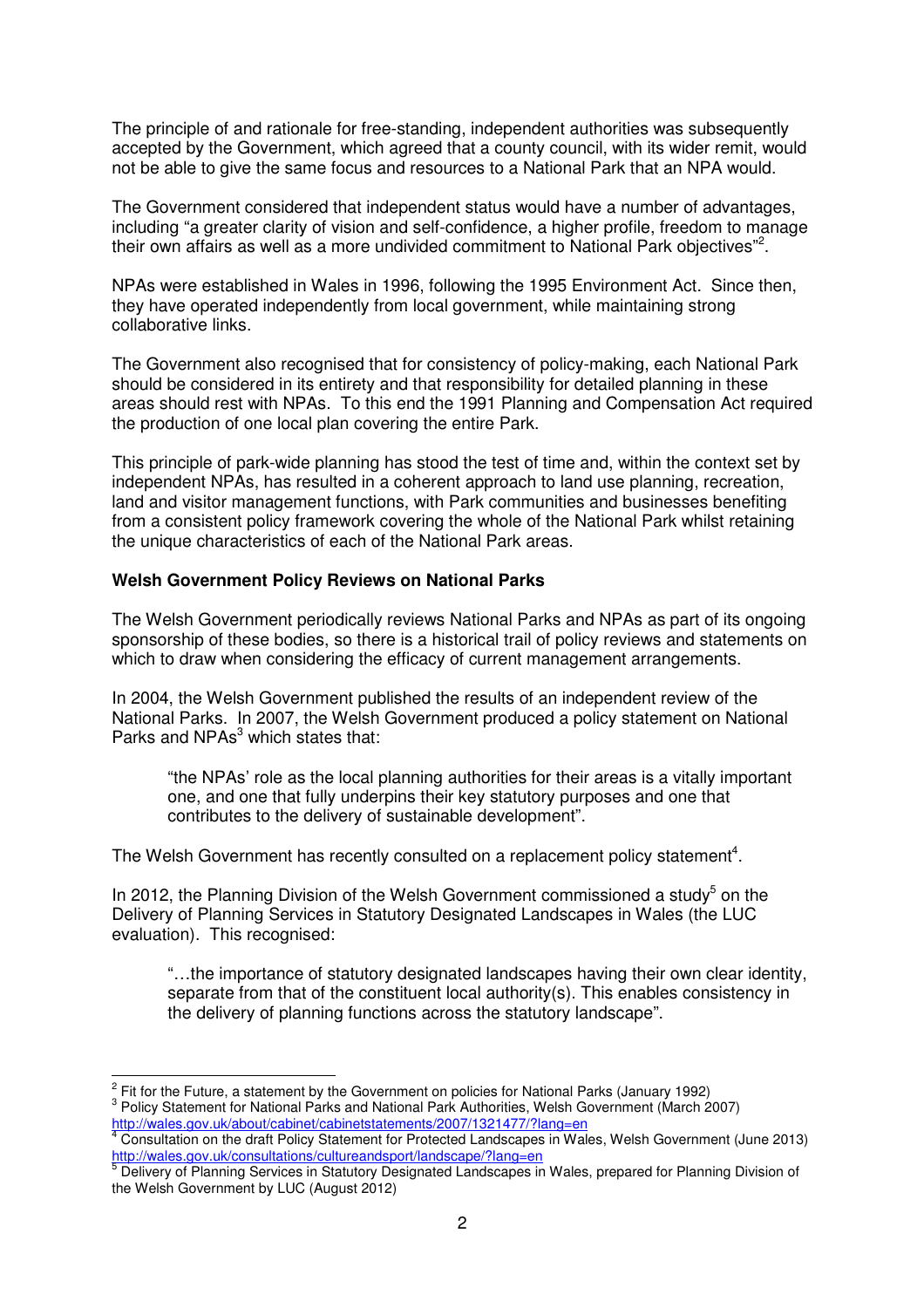These reviews and statements have reaffirmed the continuing importance of independent NPAs to manage National Parks and the benefits of NPAs retaining their planning powers.

# **Commission on Public Service Governance and Delivery**

The rationale for and importance of NPAs operating independently was recognised explicitly by the Commission on Public Service Governance and Delivery<sup>6</sup>, which considered question 23 as part of its work.

Following extensive inquiry and evidence gathering, the Commission concluded that:

 "Overall, we do not believe there is a convincing case for abolishing NPAs and transferring their functions to local authorities…" (para F.21).

It concluded that the distinctive focus of NPAs on conserving and promoting sustainable access to National Parks would be at risk if their functions were transferred to local authorities (para 2.60). Instead, the Commission recommended that NPAs build on their existing collaborative efforts and develop clear and consistent ways of collaborating with each other, and with local authorities and other bodies such as Natural Resources Wales, to avoid duplication and maximise the use of resources and scarce expertise.

As far as we are aware the views of some local authority leaders that NPA functions should be delivered by their respective councils are not formal corporate positions of their authorities. The Commission on Public Service and Delivery did not find such views convincing, nor are they backed up by evidence. We note that the Welsh Local Government Association has made no representations for local authorities to be given NPA planning or other functions.

There is no evidence to suggest that merged planning services would offer better value for public money, or that National Park purposes would be delivered more effectively by local authorities, who have a much wider remit and are themselves facing a sustained period of change and significantly reducing resources.

Transfer of NPA functions to local government would in effect recreate a model that has previously been tried and failed in terms of delivering National Park purposes and which has been rejected by the Commission on Public Service Governance and Delivery.

## **Advantages of small scale nature of NPAs for planning service delivery**

The relatively small scale nature of NPAs has several distinct advantages for planning service delivery, which include:

- Reduced potential for bureaucracy and enhanced delivery capability and service quality
- Greater accessibility and responsiveness of decision makers
- A close interface with farmers, landowners, local businesses and the general public
- Good working relationship with local planning agents
- Flexible and proactive approach to development management

endies of the Commission on Public Service Governance and Delivery, Full Report (January 2014) http://wales.gov.uk/docs/dpsp/publications/psgd/140120-psgd-full-report-env2.pdf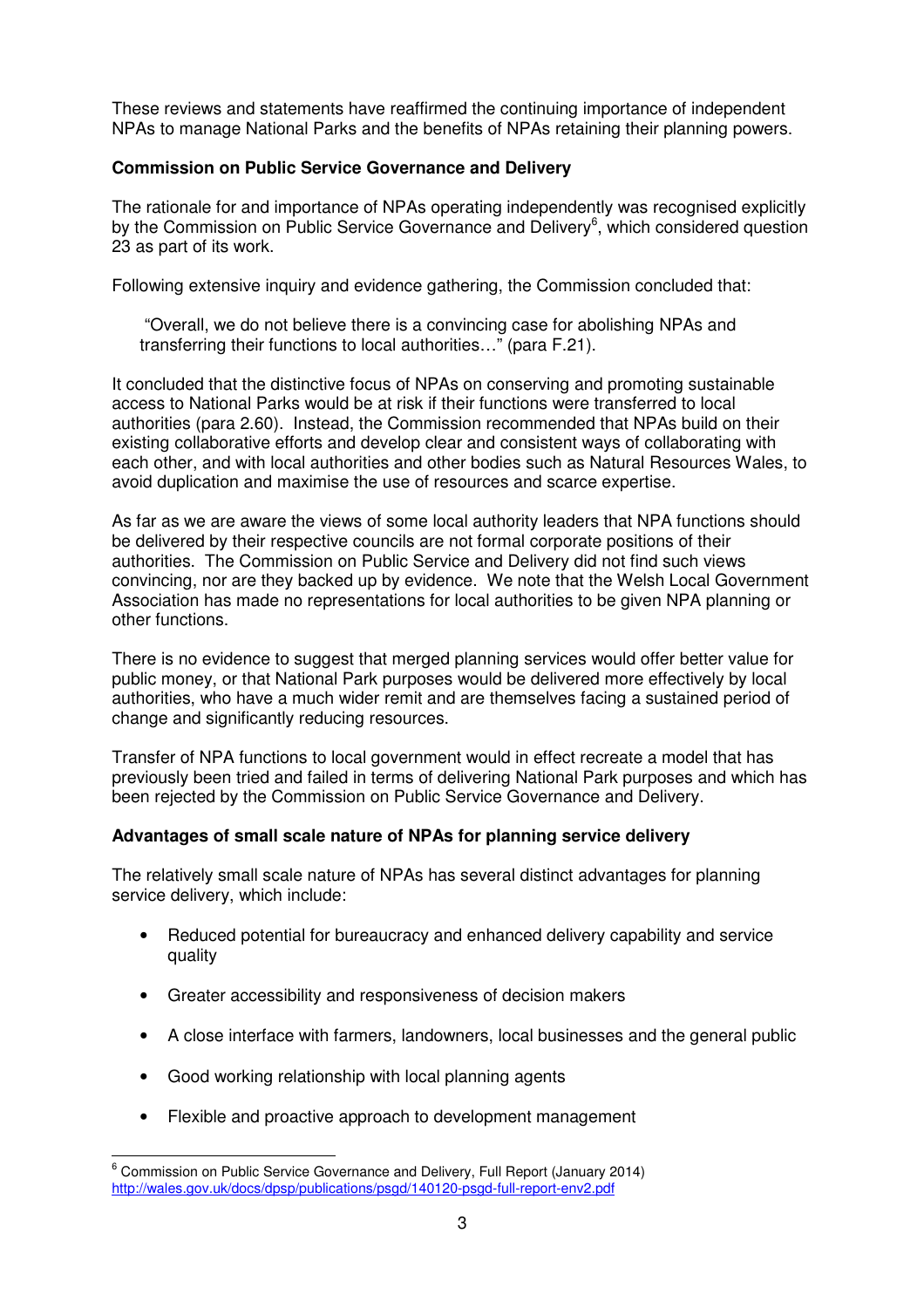- Reliance on partnership working, delivering more collective value for National Park purposes and communities
- Collaboration becomes the norm, achieving significant savings for the public purse

More detail on these can be found in the National Parks Wales submission to the Commission on Public Service Governance and Delivery<sup>7</sup>.

# **Collaboration – the way forward**

National Parks Wales fully supports the recommendation of the Commission on Public Service Governance and Delivery that NPAs must develop clear and consistent ways of collaborating with each other, with local authorities, with Visit Wales and with Natural Resources Wales. The Commission commended NPAs for sharing 'back-office' functions and service delivery capacity but urged them to go further, concluding that "There is very probably scope to improve the efficiency and co-ordination of NPA functions".

#### Collaboration with constituent local authorities

The three Welsh NPAs are committed to working with their constituent local authorities and other bodies to achieve a greater degree of collaboration on service delivery. Collaboration has already achieved significant savings for the public purse e.g. during 2011-12 the NPAs of Wales saved an estimated £2.2 million through collaborative working. The NPAs also collaborate on a regional basis and on economic as well as other land use issues e.g. Snowdonia NPA is leading on the preparation of a North Wales Employment Land Strategy in collaboration with all North Wales LPAs. This is looking at strategic employment sites across the region and their land requirements for the next 20 years.

Para 3.15 of the LUC Evaluation<sup>8</sup> reported that all NPAs have entered into formal arrangements to share resources / expertise on several planning related issues, including:

- Pembrokeshire Coast NPA shares a minerals planning applications officer with Carmarthenshire County (not a constituent LPA) and the NPA sits on the Minerals Liaison Group for the wider area. There are also very strong relationships with Pembrokeshire County Council with a joint affordable housing enabler, close working on housing delivery, highways, and tourism and economic development.
- Brecon Beacons NPA has a service level agreement with Carmarthenshire for the delivery of minerals planning and legal services; undertakes some of Powys County Council's planning function on their behalf in the vicinity of the National Park; and has worked with Monmouthshire County Council and Merthyr Tydfil County Borough Council in relation to buildings conservation advice. The NPA, amongst other things, is also heavily involved in regeneration partnerships located along its southern boundary.
- Snowdonia NPA jointly funds rural housing enablers with their two constituent local authorities, Gwynedd and Conwy, and forms part of a consortium of north Wales LPAs that has set up a joint minerals planning unit in Flintshire to deliver minerals planning on their behalf. The Chief Executive and Director of Planning of Snowdonia NPA lead and sit on a number of Boards including Gwynedd and Ynys Môn and

 7 Page 9, http://www.nationalparkswales.gov.uk/\_\_data/assets/pdf\_file/0017/383111/National-Parks-Wales-Evidence-to-the-Commission-on-Public-Service-Governance-and-Delivery-FINAL.pdf 8

Delivery of Planning Services in Statutory Designated Landscapes in Wales, prepared for Planning Division of the Welsh Government by LUC (August 2012)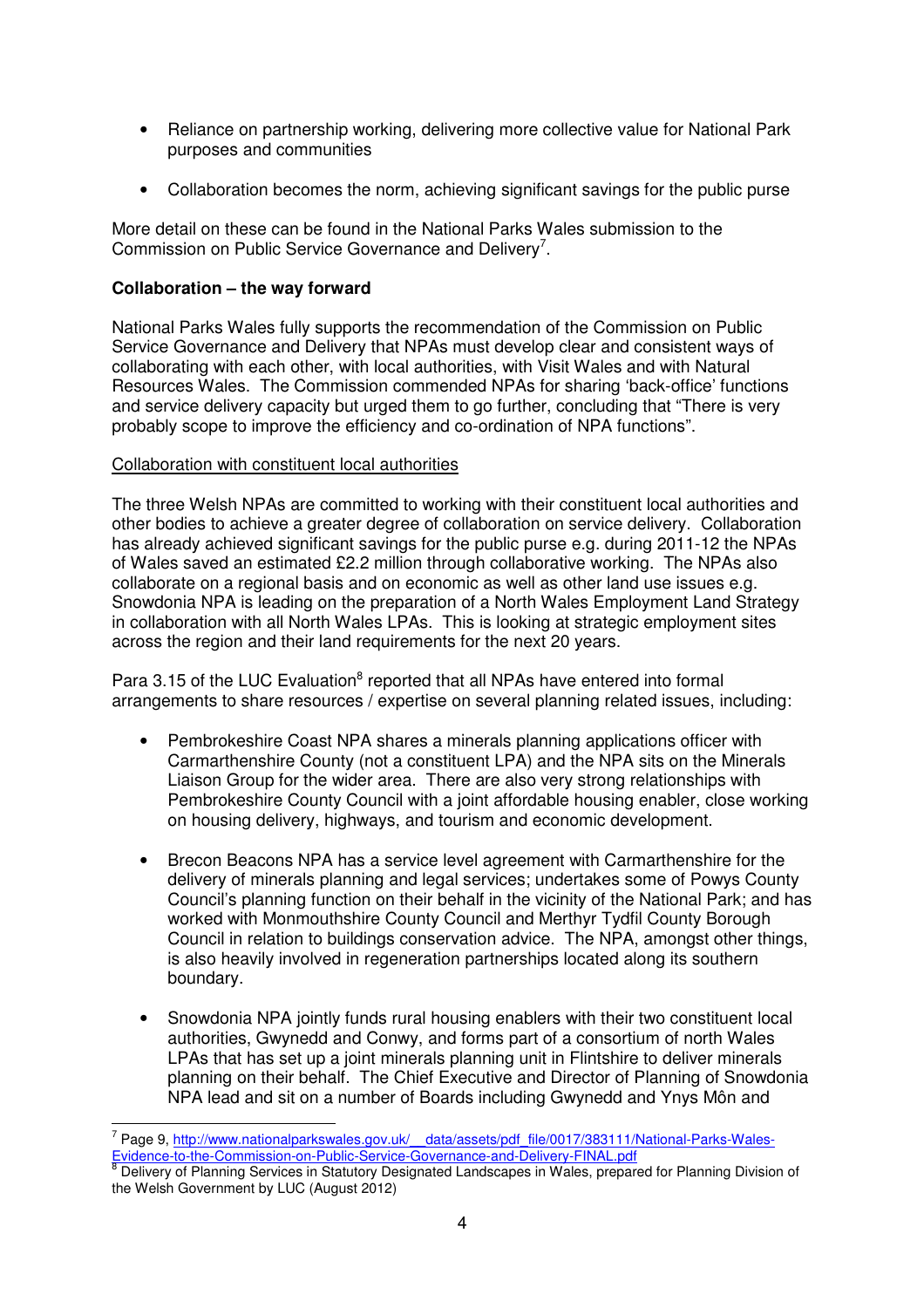Conwy and Denbighshire County Council Local Service Boards, Gwynedd Housing Partnership, Green Economy for the Conwy County Borough Council Local Service Board and the North Wales Economic Forum.

The NPAs are keen to develop collaborations with their constituent local authorities that allow for the exchange of information but which also maximise the use of limited resources e.g. Snowdonia NPA has worked closely with Gwynedd and Conwy LPAs on Welsh Language issues, CIL viability and has jointly commissioned with Gwynedd a study on Landscape Sensitivity. Brecon Beacons NPA has a Service Level Agreement with Carmarthenshire County Council to provide the Solicitor function to the Authority.

#### Collaboration between the three NPAs

It is accepted that there is scope for further collaboration between the three NPAs on the delivery of corporate services, building on the excellent progress already made. The three NPAs in Wales already have a number of active work programmes looking at opportunities for collaboration and the pursuit of shared outcomes on planning e.g. the NPAs have commissioned a study into the joint working opportunities for our planning departments and, following a successful joint Planning Improvement Fund bid, are producing joint supplementary planning guidance on sustainable development, which aims to define what kind of sustainable development is appropriate in National Parks. This work is a direct response to recommendation 7 of the LUC evaluation<sup>9</sup> and is a good example of a quick and proactive collaboration to assist in the promotion of sustainable economic development which will assist local businesses in bringing forward new economic proposals.

Given that the three NPAs each now have adopted LDPs there is greater scope for collaboration on LDP production. The generally slower progress of constituent LPAs on preparing their LDPs would be another factor counting against the merger of planning functions e.g. Snowdonia NPA merging with Gwynedd / Môn may slow down any LDP review process that Snowdonia NPA is proposing, as the Gwynedd / Môn LDP will not be adopted until 2016 at the earliest. Furthermore, four of the nine constituent Authorities within the Brecon Beacons (Neath Port Talbot, Powys, Monmouthshire and Carmarthenshire (the latter 3 being the largest authorities in the National Park area)) do not have adopted LDPs to date.

Greater efficiency in delivering corporate services would allow the NPAs to retain a strong focus on the local delivery of core, front-line services such as conservation. These cannot be pursued remotely as they require intimate local knowledge of the unique landscape and culture, and working with local partners, local communities and businesses and local landowners/ managers. The review of NPA governance that will be undertaken by the Welsh Government in 2014 offers an opportunity to review and take forward the progress already made on alternative models for delivering corporate services and support functions.

The NPAs consider that there is also scope for greater collaboration with Wales' five Areas of Outstanding Natural Beauty (AONB) on planning, through closer working approaches and the sharing of expertise and good practice. International guidelines on protected area management<sup>10</sup> and the ecosystem approach point to looking at protected landscapes as a system, which would support a national, multi-area approach. The new Policy Statement on Protected Landscapes that will be issued in 2014 by the Welsh Government<sup>11</sup> provides a framework to allow productive discussion to take place on how this might be achieved in practice, including through a single management plan for all protected landscapes in Wales.

 9 Delivery of Planning Services in Statutory Designated Landscapes in Wales, prepared for Planning Division of the Welsh Government by LUC (August 2012)

http://data.iucn.org/dbtw-wpd/edocs/paps-016.pdf

<sup>11</sup> http://wales.gov.uk/consultations/cultureandsport/landscape/?lang=en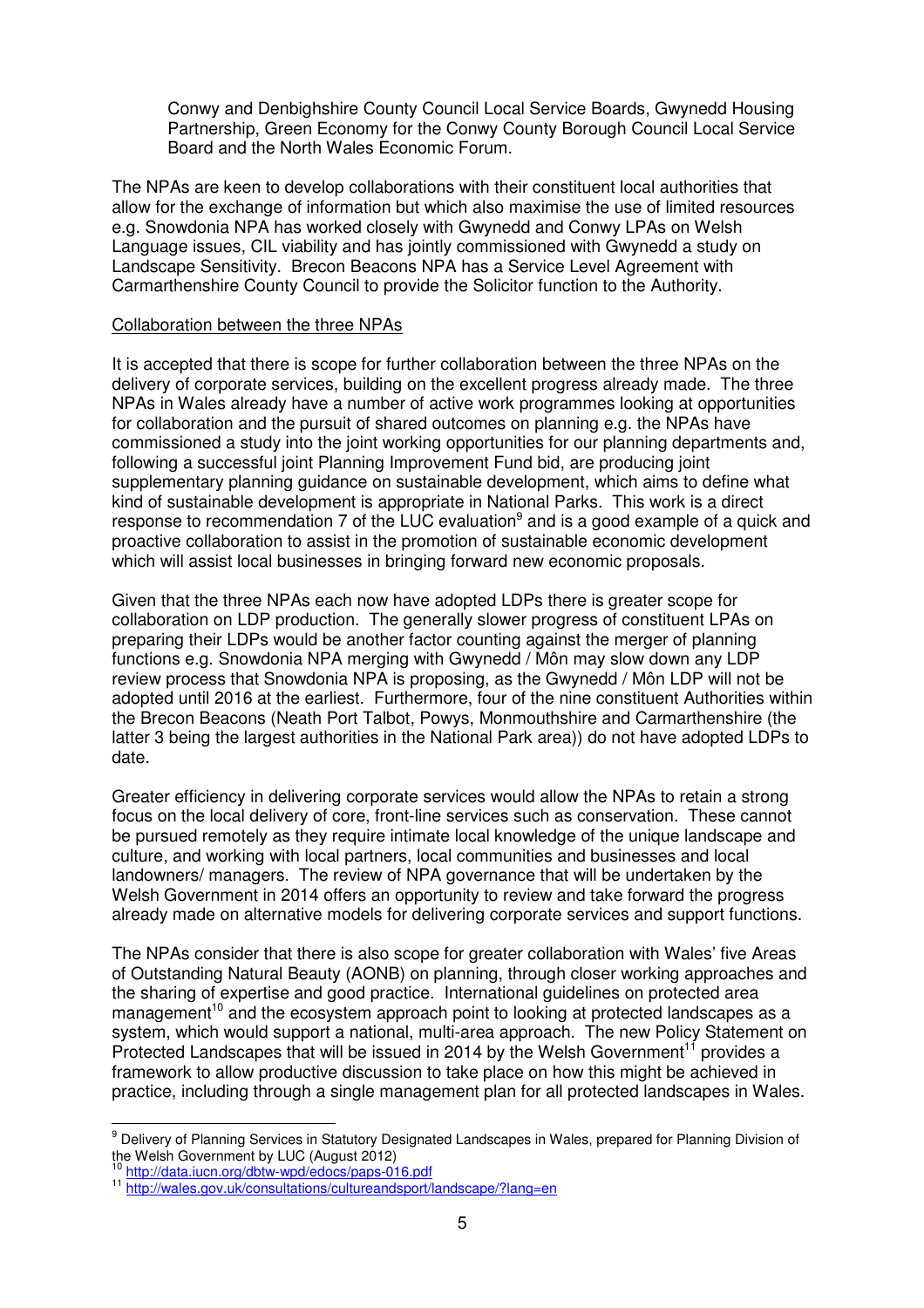Consideration should be given to how such a plan could be integrated with the plans of Natural Resources Wales and how local distinctiveness would be respected.

#### **Conclusion**

In conclusion, no convincing case can be made for merging NPAs with other LPAs to create larger planning units, as was concluded by the Commission on Public Service Governance and Delivery. Instead, greater collaboration should be actively and consistently sought, with constituent local authorities, agencies such as Visit Wales and between the three NPAs.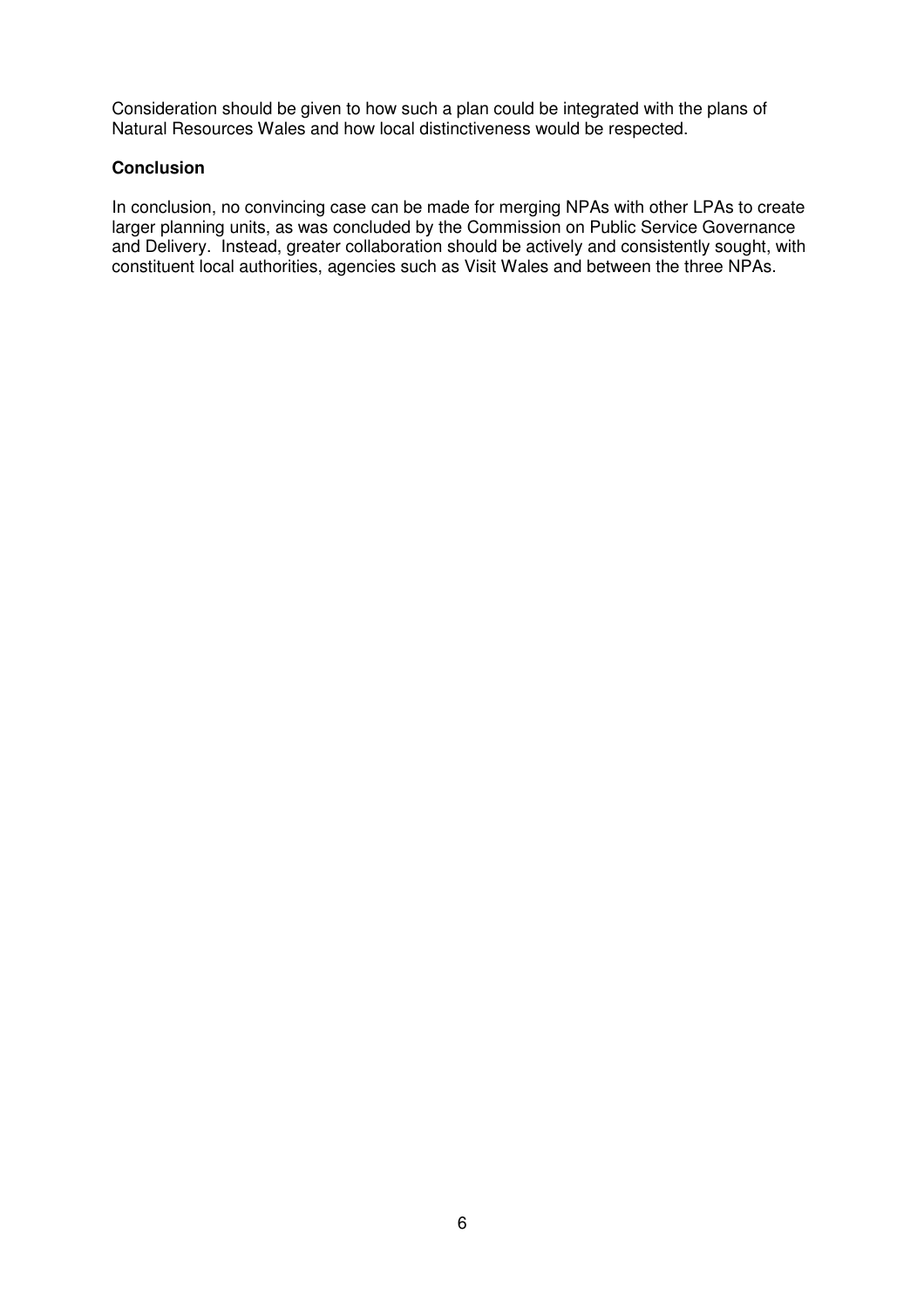## **Question 24 – should a National Park Authority continue to have responsibility for planning in its area?**

# **Summary of response**

Yes. The consultation document states that with constituent local authorities retaining social and economic responsibilities close collaborative working with NPAs is essential to ensure that sustainable decisions and outcomes are achieved. We agree and as outlined in our response to question 23, we believe greater collaboration to be the way forward as it reflects both the existing legislative position and the operating culture of NPAs and their strong commitment to partnership working. There are many examples of effective collaboration between NPAs and their constituent local authorities and between the three NPAs themselves. NPAs accept that there is scope for greater collaboration.

There are several benefits of NPAs operating as the LPA not least the ability to plan to National Park boundaries. This provides consistency across the designated landscape, alignment with the National Park Management Plan and a clear focus on National Park purposes. Without an NPA planning function there would be an inconsistent approach to the management of development. The resulting lack of coherence between management and development planning would undermine the delivery of National Park purposes.

An independent evaluation by LUC found that overall the planning system is working well in National Parks. All three Welsh NPAs have made excellent progress on local development plans and perform well on development management. NPAs are recognised as exemplars of good governance in local government, which provides a stable context for the delivery of their planning services. There are high standards of customer-facing service delivery in National Parks, underpinned by a commitment to transparency and openness.

NPAs are key delivery bodies for the proposals in both the Environment and Future Generations Bills. The retention of responsibility for planning is a critical part of NPAs playing their fullest part in assisting with the implementation of the Welsh Government's future agenda on sustainable development.

## **Evidence on effective collaboration**

The claim in the consultation document that evidence of effective collaboration is mixed, especially where an NPA has to work with a significant number of local authorities, is disputed. There are many examples of effective collaboration, including where a number of local authorities are involved. There is no better example of this than the preparation and implementation of National Park Management Plans, which coordinate and integrate all other plans, strategies and actions within the Park's boundaries. In the Brecon Beacons, the Plan lays out 20-year strategies and 5-year actions by and for everyone delivering its purposes and duty, or concerned about the Park's future. The plan promotes coordinated implementation, monitoring and evaluation of activities collectively across a wide range of partners and stakeholders.

There are many actions identified in the Action Plan<sup>12</sup>, with a variety of lead organisations and partners associated with the delivery of each. As stated throughout the Plan this requires the collaborative and concerted efforts of all involved in the Park's management. The future of the Park depends on sustained partnerships, particularly in times of limited resources. The Unitary Authorities that operate within the Brecon Beacons National Park are explicitly identified as essential partners for taking many of the actions forward.

 $\overline{a}$ <sup>12</sup> http://www.beacons-npa.gov.uk/the-authority/planning/strategy-and-policy/npmp/link-folder/priority-actionsenglish-1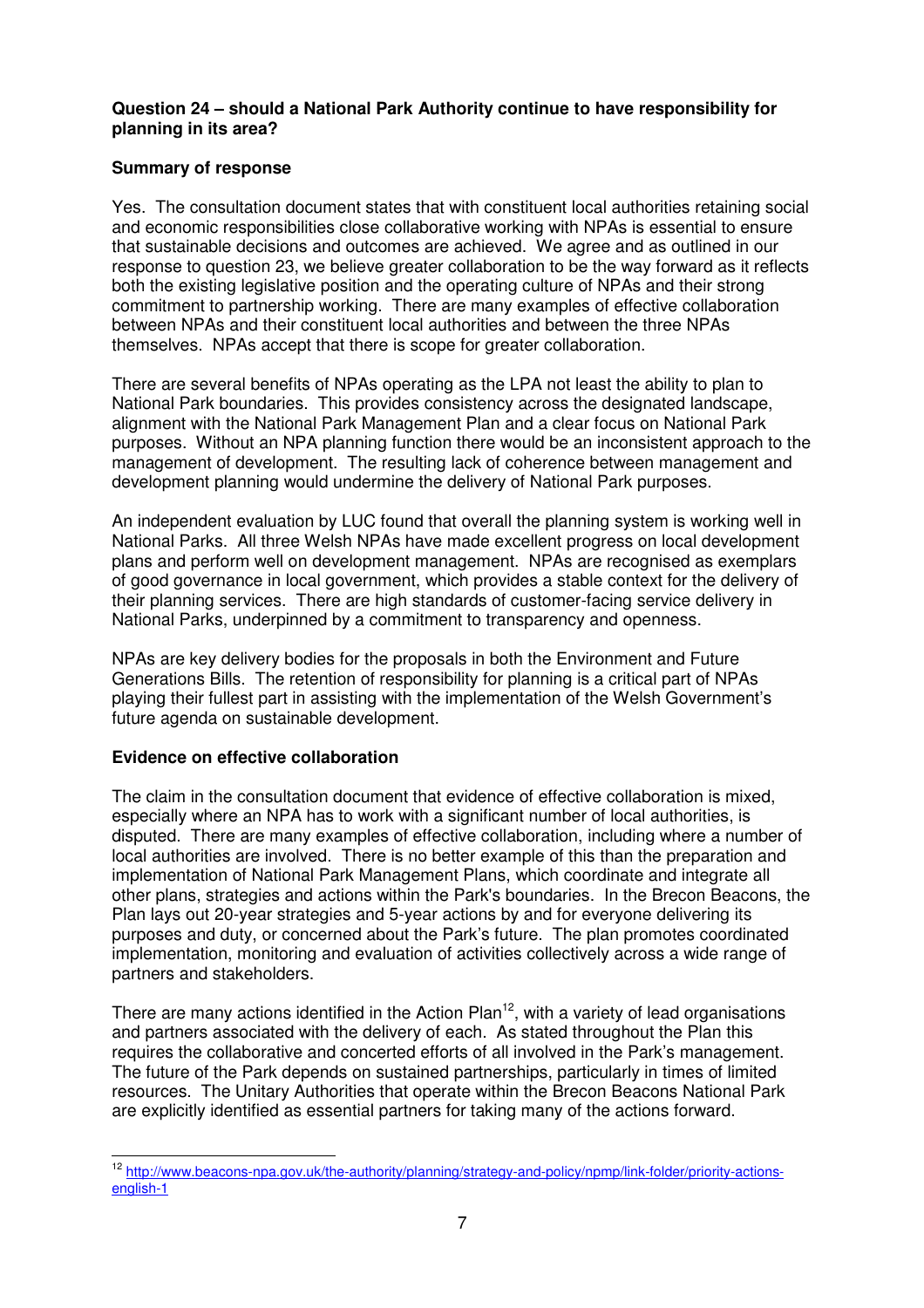Further evidence on existing collaborations is provided in our response to question 23. While we accept that there is scope for greater collaboration with constituent local authorities, we would like to draw attention to the findings of the Commission on Public Service Delivery and Governance which commended NPAs for sharing 'back-office' functions and service delivery capacity, while recognising that there was scope to do more.

In 2012, the Planning Division of the Welsh Government commissioned a study<sup>13</sup> on the Delivery of Planning Services in Statutory Designated Landscapes in Wales (the LUC evaluation). Para  $3.15$  of the evaluation<sup>14</sup> reported that all NPAs have entered into formal arrangements to share resources / expertise on several planning related issues, including:

- Pembrokeshire Coast NPA shares a minerals planning applications officer with Carmarthenshire County (not a constituent LPA) and the NPA sits on the Minerals Liaison Group for the wider area. There are also very strong relationships with Pembrokeshire County Council with a joint affordable housing enabler, close working on housing delivery, highways, and tourism and economic development.
- Brecon Beacons NPA has a service level agreement with Carmarthenshire for the delivery of minerals planning services; undertakes some of Powys County Council's planning function on their behalf in the vicinity of the National Park; and has worked with Monmouthshire County Council and Merthyr Tydfil County Borough Council in relation to buildings conservation advice. The NPA, amongst other things, is also heavily involved in regeneration partnerships located along its southern boundary.
- Snowdonia NPA jointly funds rural housing enablers with their two constituent local authorities, Gwynedd and Conwy, and forms part of a consortium of north Wales LPAs that has set up a joint minerals planning unit in Flintshire to deliver minerals planning on their behalf. The Chief Executive and Director of Planning of Snowdonia NPA lead and sit on a number of Boards including Gwynedd and Ynys Môn and Conwy and Denbighshire County Council Local Service Boards, Gwynedd Housing Partnership, Green Economy for the Conwy County Borough Council Local Service Board and the North Wales Economic Forum.

## **The benefits of NPAs operating a planning function**

There are several benefits of NPAs operating as the LPA not least the ability to plan to National Park boundaries. This provides consistency across the designated landscape, alignment with the National Park Management Plan and a clear focus on National Park purposes.

Significantly on this point the LUC Evaluation concluded that:

 …the key advantage of planning to National Park boundaries is that NPAs can adopt a consistent approach across the whole of the National Park area in their Local Development Plan regardless of local authority boundaries. This allows clear focus to be given to National Park purposes and allows alignment with the National Park Management Plan, creating a coherent approach and a clear focus across each National Park. (para 4.6).

…there is recognition of the importance of statutory designated landscapes having their own clear identity, separate from that of the constituent local authority(s), to try and

 $\overline{a}$ <sup>13</sup> Delivery of Planning Services in Statutory Designated Landscapes in Wales, prepared for Planning Division of the Welsh Government by LUC (August 2012)

Delivery of Planning Services in Statutory Designated Landscapes in Wales, prepared for Planning Division of the Welsh Government by LUC (August 2012)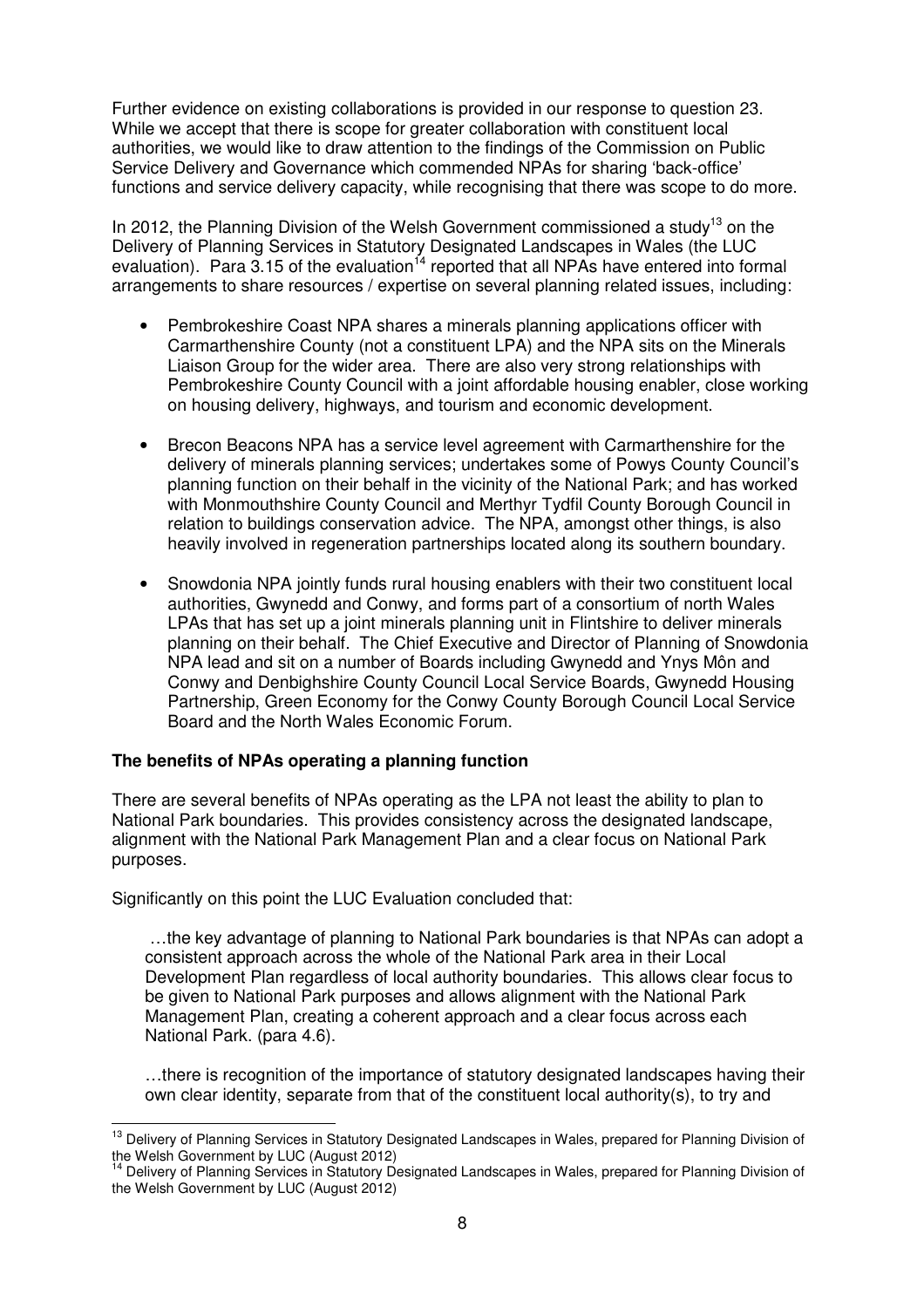ensure consistency in the delivery of planning functions across the statutory landscape. (para 4.18)

The current Welsh Government policy statement on National Parks and NPAs<sup>15</sup> states that:

"the NPAs' role as the local planning authorities for their areas is a vitally important one, and one that fully underpins their key statutory purposes and one that contributes to the delivery of sustainable development".

The Commission on Public Service Governance and Delivery recognised that National Parks are national assets, not just local ones. Independent research by  $\text{ARUP}^{16}$  on the value of Wales' National Parks found that overall the National Park economies account for £557m of GVA, representing 1.2% of the Welsh economy. Economic activity that is concerned with the protection or management of the environment, or that is dependent in some way on the environment supports 10,738 jobs directly within National Parks and a further 2,033 jobs across Wales. The Parks receive 12 million visitors each year spending an estimated £1bn on goods and services. The NPAs' operation of the planning function has successfully underpinned and supported this economic activity.

It is therefore evident that National Park status and NPAs' role as planning authorities is not a bar to positive planning or good performance, as is perceived by some. Further evidence of this includes the recent establishment of two enterprise zones within National Parks – Haven Waterway in the Pembrokeshire Coast and former development sites at Trawsfynydd and Llanbedr in Snowdonia<sup>17</sup>. Major developments can and do take place within National Parks e.g. the South Hook LNG plant in the Pembrokeshire Coast<sup>18</sup>.

The benefits of NPAs operating a planning function are also recognised by RTPI Cymru in its draft response<sup>19</sup> to the Positive Planning consultation, which states:

"Ultimately, areas are designated as national parks because of the quality and distinctiveness of their landscape and heritage - their distinctiveness as places. The planning function is a key mechanism for sustaining and enhancing those qualities. To remove this function from NPAs would seriously undermine their effectiveness. It would put the special qualities of the national parks themselves at risk."

# **Local representation**

The consultation document states that local communities and some businesses expressed opinions that their interests were often overlooked, which they felt in part was due to the absence of effective local representation on NPAs. NPAs already have strong local representation through members appointed by the constituent local authorities and NPA decision makers are generally more accessible than their local authority counterparts. Local accountability was considered by the Commission on Public Service Governance and Delivery, which recommended that local-authority nominated NPA members must represent wards that fall wholly within the Park area or, if that is impossible, partly within the Park area. This position was also advocated by the three NPAs in their submission to the Commission.

The Commission also recommended that the Welsh Government should consider whether direct elections would strengthen local accountability, although it heard no conclusive

 $\overline{a}$ <sup>15</sup> Policy Statement for National Parks and National Park Authorities, Welsh Government (March 2007) http://wales.gov.uk/about/cabinet/cabinetstatements/2007/1321477/?lang=en

<sup>16</sup> Valuing Wales' National Parks. ARUP (November 2013)

<sup>17</sup> http://enterprisezones.wales.gov.uk/enterprise-zone-locations/ebbw-vale/communications

<sup>18</sup> http://www.southhooking.co.uk/

<sup>&</sup>lt;sup>19</sup> http://www.rtpi.org.uk/media/825728/positive\_planning\_consultation\_questions\_final\_draft.pdf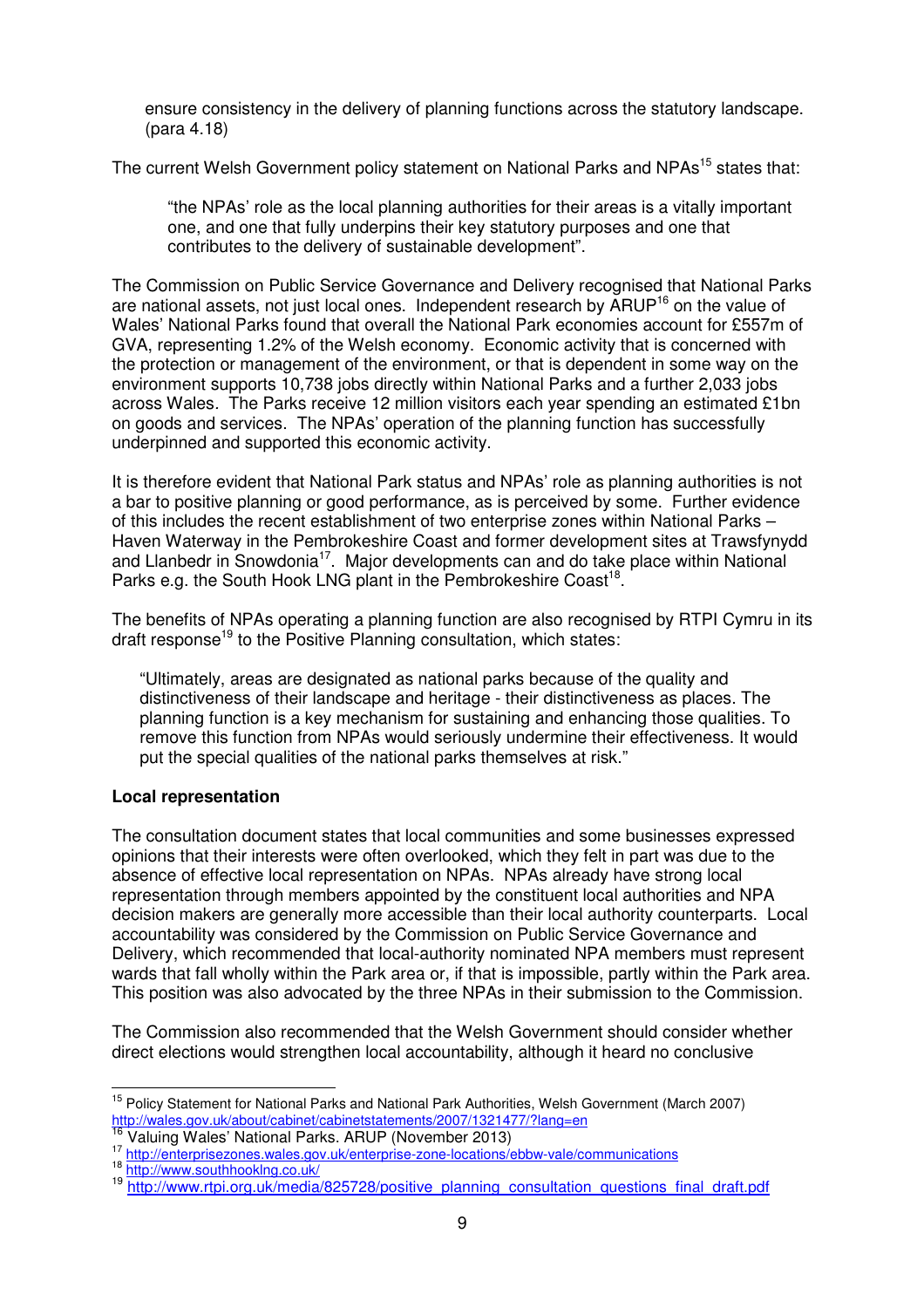evidence on this. The Welsh Government is reviewing the governance of NPAs in 2014 which provides an opportunity to consider these matters in more detail. However, none of these accountability issues are cause for removing planning responsibility from NPAs.

## **Evidence on NPAs' performance as local planning authorities**

#### Independent evaluation

The role of the planning system to regulate the use of land in the public interest is a challenging one and is at its most challenging in sensitive landscapes such as National Parks. In 2012 an evaluation<sup>20</sup> of planning services in statutory designated landscapes in Wales was undertaken by Land Use Consultants (LUC) for the Welsh Government. This found that overall the planning system is working well in National Parks. Member training is done very well in the three Welsh NPAs with regular and joint training sessions and preapplication discussions encouraged and found to be useful.

The evaluation found that all three NPAs have entered into formal arrangements to share resources/expertise. The Commission on Public Service Governance and Delivery recognised the progress that had been made on collaboration and commended NPAs for working well together on the sharing of both 'back-office' functions and service delivery capacity.

The LUC evaluation found many examples of good practice within NPAs, as well as good performance in relation to national indicators for planning service delivery. At the local level, each National Park local development plan was found to provide a consistent policy context for planning to the boundary of the statutory designated landscape, in line with National Park purposes. This should be contrasted with the weak and inconsistent position the evaluation found in AONBs, due to the number of LPAs involved in their management. There is no evidence to support allegations that the NPAs are not performing well.

Without an NPA planning function there would be an inconsistent approach to the management of development. This would be particularly problematic in the Brecon Beacons due to the large number of local authorities involved (currently, there are nine unitary authorities in the Brecon Beacons National Park, which would be reduced to six if the recommendations of the Commission on Public Service Governance and Delivery were accepted). The resulting lack of coherence between management and development planning would undermine the delivery of National Park purposes. The importance of planning in supporting biodiversity in National Parks has been recognised by the Minister in his strategic grant letter for 2013-14 $^{21}$ .

#### Local development plans

All three Welsh NPAs have made excellent progress on local development plans<sup>22</sup>. Pembrokeshire Coast NPA was the first local authority in Wales to succeed in getting its plan adopted, Snowdonia NPA achieved adoption in 2011 (and was the first local authority in North Wales to adopt) and Brecon Beacons NPA achieved adoption in 2013. This means that the NPAs are outperforming several other local authorities (including Gwynedd, Powys, Monmouthshire and Carmarthenshire) and that communities and businesses within National Parks have a more certain and up to date policy framework to guide their needs and aspirations than their neighbours.

 $\overline{a}$ <sup>20</sup> Delivery of Planning Services in Statutory Designated Landscapes in Wales, prepared for Planning Division of  $t_{\text{sc}}$  or Fighting Services in Statutory De<br>the Welsh Government by LUC (August 2012)

<sup>21</sup> Letter from the Minister for Culture and Sport to the Chairs of the 3 NPAs (10 May 2013)

<sup>22</sup> http://wales.gov.uk/docs/desh/policy/130426development-plan-progress-en.pdf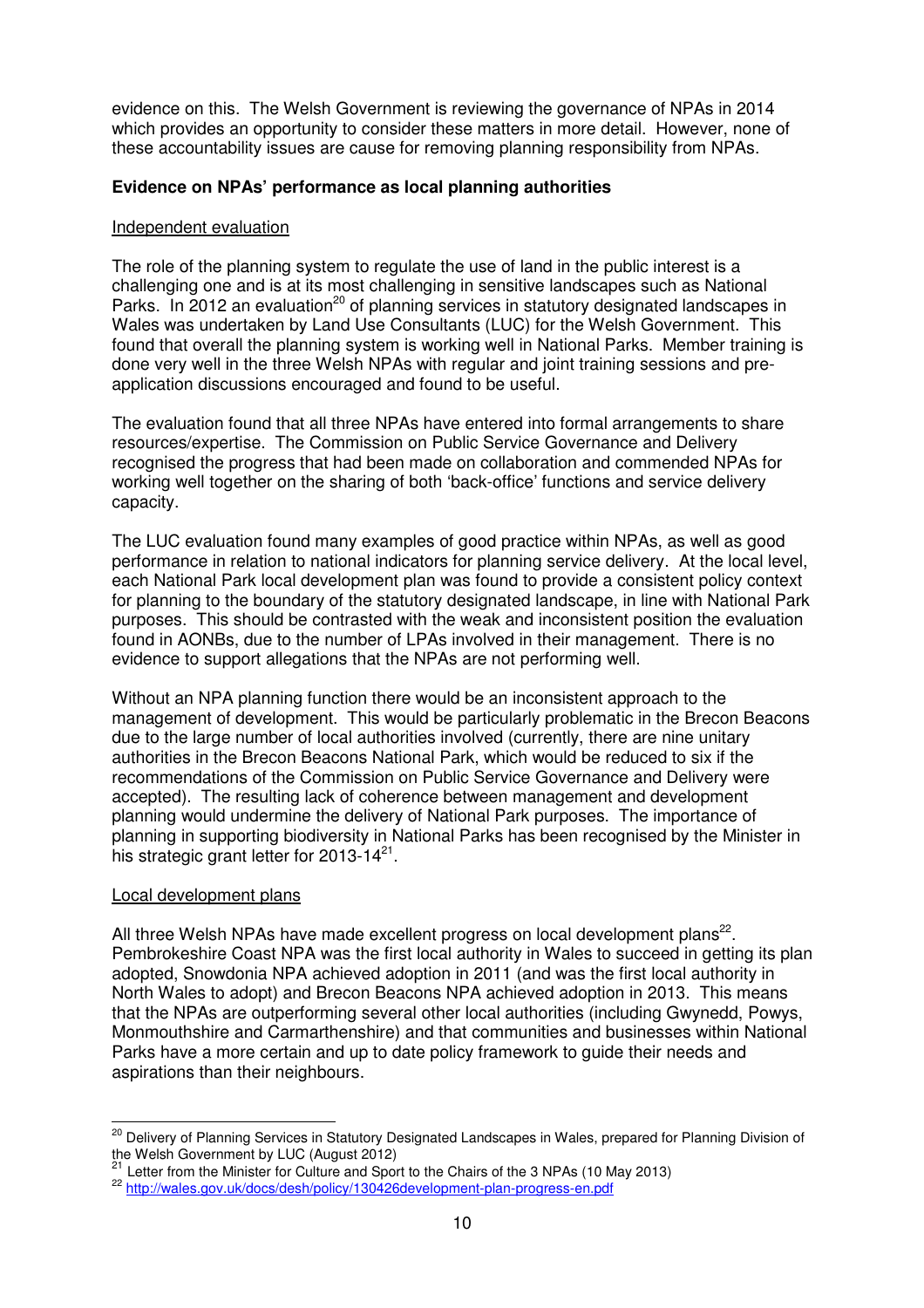#### Development management

On development management, the three NPAs perform as well as other rural local planning authorities. The NPAs have a good track-record in operating a responsive planning service e.g. in the Pembrokeshire Coast 89% of Planning Enforcement cases are resolved within 12 weeks.

Recent planning statistics<sup>23</sup> from the Welsh Government on speed of determining planning applications show that the NPAs' average speed of determination (about 67%) is on a par with that of the 9 rural local planning authorities (about 68%).

Examination of the planning performance framework – indicator dashboard<sup>24</sup> that was published by the Welsh Government alongside the 'Positive Planning' consultation document demonstrates that the three NPAs are performing well across the planning spectrum.

#### Value of the National Park brand

The Commission on Public Service Governance and Delivery found that in light of the evidence "it is hard…to conclude that NPAs are under-performing" (para F.20), expressed doubts that others would have the capacity or expertise to assume management of National Parks and concluded that transferring NPA functions to local authorities would have adverse consequences for the value of the National Park brand and the promotion of the Parks as tourist destinations. The economic value of the National Park brand is recognised in the Valuing Wales' National Parks Report (ARUP, 2013)<sup>25</sup>, with an estimated 12 million visitors per annum spending £1bn on goods and services. In a national survey in 2009 Snowdonia National Park was identified as the most recognised National Park in the UK. There is a risk that this distinctive brand profile would be lost within a larger authority.

Two communities within Snowdonia (represented by Llanberis Community Council and Ffestiniog Town Council) have made a formal request to be included within the National Park because of the benefits that they perceive this would bring for their communities and the competitive advantage provided by the National Park brand.

## Putting customers at the heart of service delivery

There is a great deal of evidence on the high standards of customer-facing service delivery in National Parks e.g. in 2012 Snowdonia NPA received a Customer Service Excellence Standard certificate from the Cabinet Office<sup>26</sup> for achieving an exceptional standard in providing customer service, with particular commendation for listening and understanding the needs of users before investing to improve its service provision. This award was retained in 2013. Snowdonia NPA has been highly commended by the WLGA in its Excellence Wales Awards for its response to climate change.

NPAs undertake regular surveys of users as part of service monitoring and improvement. In the Brecon Beacons planning customers' overall satisfaction ratings $27$  with the service received have increased from 76% in 2010-11, to 88% in 2011-12 to 91% in 2012-13. In Snowdonia, overall satisfaction with the planning service was rated 93% by planning applicants in 2012-13, with satisfaction rates for advice received by planning officers at 97%.

 $\overline{a}$ <sup>23</sup> http://wales.gov.uk/topics/planning/planningstats/development-control-quarterly-survey/january-to-march-2013/?lang=en<br>24 L ...

http://wales.gov.uk/consultations/planning/draft-planning-wales-bill/?lang=en

<sup>25</sup> http://www.nationalparkswales.gov.uk/ data/assets/pdf file/0009/389727/Valuing-Wales-National-Parks-.pdf

<sup>26</sup> http://www.eryri-npa.gov.uk/park-authority/newsroom/press-releases-2012/2012-09-05

<sup>&</sup>lt;sup>27</sup> Customers who viewed the service as fair and above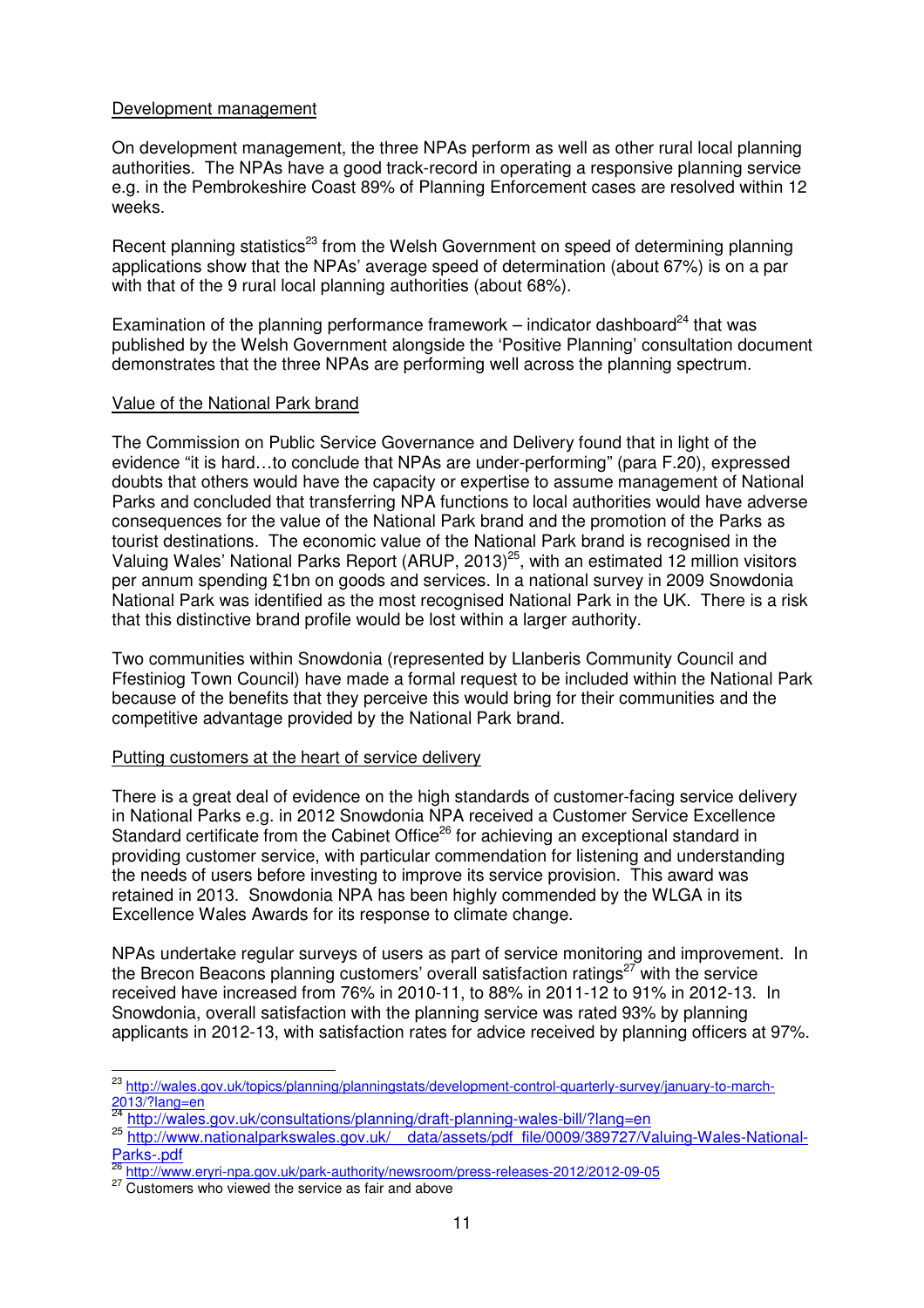In the Pembrokeshire Coast, the overall satisfaction with the service in 2012/13 was 85%. Each NPA has a planning service improvement plan which is regularly monitored and updated.

Each NPA has annual meetings with planning agents and/or update newsletters to discuss concerns and topical issues. In 2013 100% of planning agents attending the annual liaison meeting in Snowdonia gave positive feedback on a number of aspects of the NPA's planning performance, with one stating "…you should be commended for arranging these regular meetings. I would like to see this being replicated by local authorities"<sup>28</sup>. In the meeting agents openly expressed a preference for Snowdonia NPA to retain independence from its constituent authorities – there were no calls for the planning function of Snowdonia NPA to be merged with the constituent LPAs.

## **Evidence on good governance of NPAs**

NPAs are recognised as exemplars of good governance in local government which provides a stable context for the delivery of their planning services e.g. all three NPAs have achieved the charter for member development and the Brecon Beacons NPA is one of only two authorities in Wales to have achieved the advanced charter for member development<sup>29</sup>. The Brecon Beacons NPA was the first authority in Wales to webcast all of its committee meetings as part of its commitment to transparency. All three NPAs have held the Investors in People Standard for a number of years.

Pembrokeshire Coast NPA's separate code of conduct for planning committee members was cited by the Independent Advisory Group in June 2012 in its report Towards a Welsh Planning Act: Ensuring the Planning System Delivers<sup>30</sup> and informed the Group's recommendation for a national code of conduct for planning committee members.

NPAs employ a range of techniques to involve people in decisions on planning service delivery and performance e.g. the Brecon Beacons NPA has worked with Planning Aid Wales<sup>31</sup> to engage communities in the Local Development Plan process (this has been promoted by Planning Aid Wales as best practice on community engagement). This work was also cited by the Independent Advisory Group in 2012 as best practice and informed the Group's recommendations (para 3.47 and para 4.149 of its report).

## **Experience of other models of planning delivery in National Parks**

National Parks in the UK operate the same planning model, in which NPAs are responsible for both forward planning and development management functions, delivering a consistent policy framework for the National Park and a single decision-making interface for customers. This model has evolved over many years, with changes incorporated to reflect the centrality of sustainable development and the changing needs of the public. Two recently designated National Parks (the Cairngorms and the South Downs) operate a modified version of this model, with responsibility for development management shared with constituent local authorities. Due to their relative youth, there has been no formal evaluation of these models. In the Cairngorms anecdotal evidence suggests that the added complexity has significant disadvantages for customers and is more expensive and bureaucratic to operate. The South Downs model also has added complexity and hidden costs and, while it is was adopted to fit the unique planning circumstances of the South Downs National Park, it is not in itself wholly transferrable to other National Parks.

 $\overline{a}$ 

 $28$  Annual Snowdonia NPA meeting for agents and planners 26.11.13 – analysis of feedback form <sup>29</sup> http://www.wlga.gov.uk/member-development-charter

<sup>&</sup>lt;sup>30</sup>http://wales.gov.uk/docs/desh/research/120917towardsawelshplanningacten.pdf para 4.161)

<sup>31</sup> http://www.planningaidwales.org.uk/how-paw-can-help/training/case-studies